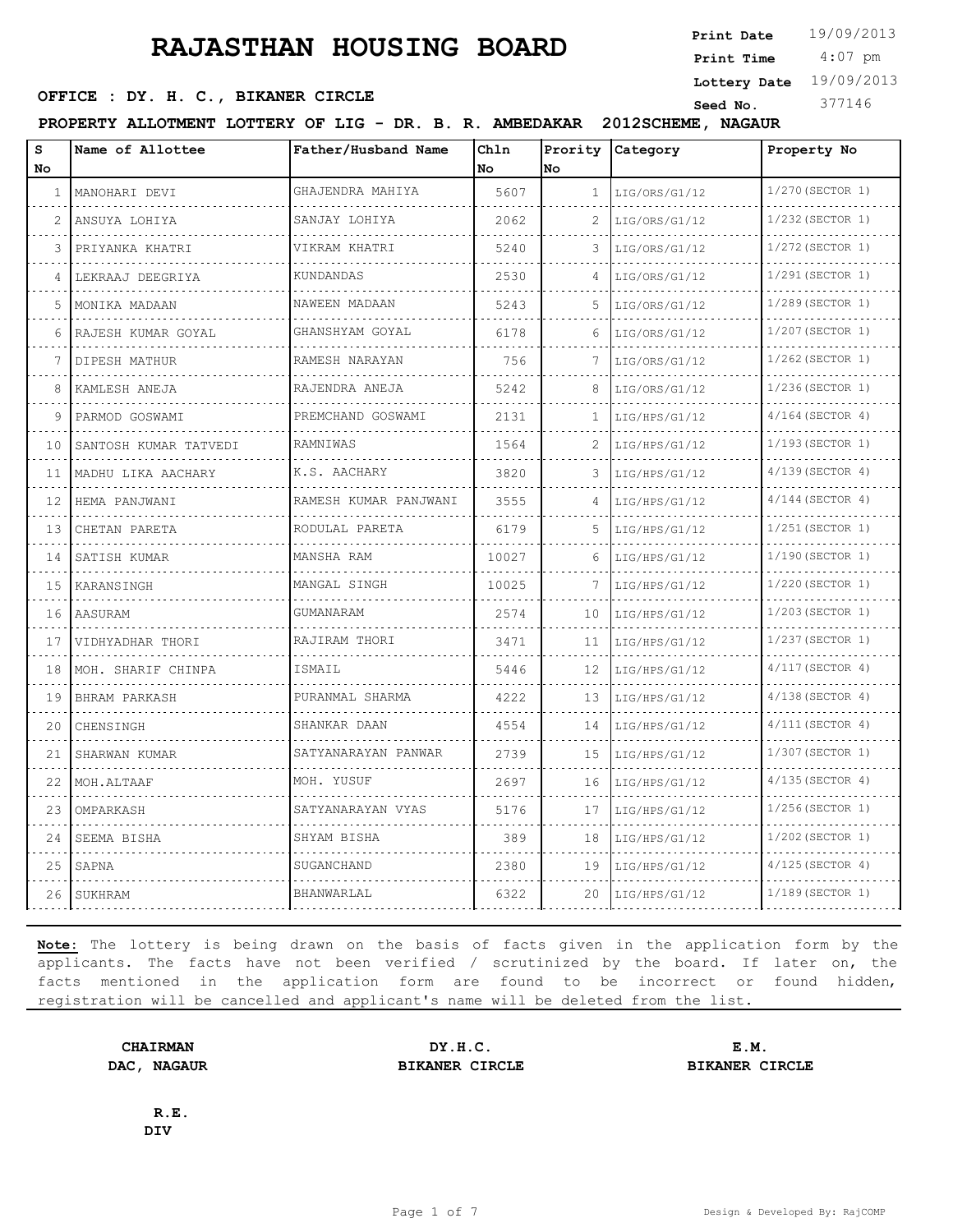4:07 pm **Print Date**  $19/09/2013$ **Print Time**

**Lottery Date** 19/09/2013

## **SEED OFFICE : DY. H. C., BIKANER CIRCLE** Seed No. 377146

**PROPERTY ALLOTMENT LOTTERY OF LIG - DR. B. R. AMBEDAKAR 2012SCHEME, NAGAUR**

| s<br>No | Name of Allottee                   | Father/Husband Name    | Chln<br>No | Prority<br>lno. | Category           | Property No                           |
|---------|------------------------------------|------------------------|------------|-----------------|--------------------|---------------------------------------|
| 27      | VISHNU BISNOI                      | GANPATRAM BISNOI       | 1696       | 21              | LIG/HPS/G1/12      | 1/188(SECTOR 1)                       |
| 28      | RAMESWARLAL                        | BANKATLAL              | 79         | 22              | LIG/HPS/G1/12      | .<br>1/181 (SECTOR 1)                 |
| 29      | MEGSINGH                           | ANOPSINGH              | 663        | 23              | LIG/HPS/G1/12      | 1/305 (SECTOR 1)                      |
| 30      | PANKAJ KUMAR SHARSWAT              | BAJRANGRLAL SHARSWAT   | 3176       | 24              | LIG/HPS/G1/12      | $4/115$ (SECTOR 4)                    |
| 31      | BHANWARI DEVI                      | GHANESHA RAM           | 3993       | 1               | LIG/ORS/G1/12      | .<br>1/194 (SECTOR 1)                 |
| 32      | PURARAM                            | UMARAM                 | 2703       | 2               | LIG/ORS/G1/12      | $4/110$ (SECTOR 4)                    |
| 33      | SHIVRAAJ<br>and a diagonal control | ARJUNRAM               | 4441       | 3               | LIG/ORS/G1/12      | 1/209 (SECTOR 1)                      |
| 34      | PARMILA CHOUDHARY                  | PREMARAM DHAKA         | 2479       | 4               | LIG/ORS/G1/12      | $1/263$ (SECTOR 1)                    |
| 35      | NARESH KUMAR PAREEK                | RAMAKANT PAREEK        | 5049       | 1               | LIG/HPS/G1/12      | $4/166$ (SECTOR 4)                    |
| 36      | SHYAM LAL<br>.                     | TULSIRAM               | 4336       | 2               | LIG/HPS/G1/12      | 1/276(SECTOR 1)                       |
| 37      | DHOLAT KUMARI                      | VIJAY SINGH            | 1533       | 3               | LIG/HPS/G1/12      | 1/306(SECTOR 1)                       |
| 38      | MAALSINGH SEKHAWAT                 | GANPAT SINGH SEKHAWAT  | 2428       | 4               | LIG/HPS/G1/12      | 1/199(SECTOR 1)                       |
| 39      | BABURAM<br>.                       | NIMBHARAM KHILERI<br>. | 4003       | 5.              | LIG/HPS/G1/12<br>. | $4/169$ (SECTOR 4)<br>1.1.1.1.1.1.1.1 |
| 40      | KISHAN LAL SARGARA                 | HEERALAL               | 199        | 6               | LIG/HPS/G1/12      | 1/268 (SECTOR 1)                      |
| 41      | HARISH SHARMA                      | BHIKHAMCHAND SHARMA    | 4462       | 7               | LIG/HPS/G1/12      | 4/108(SECTOR 4)                       |
| 42      | DEVILAL JAT<br>.                   | MANGILAL JAT<br>.      | 2523       | 8               | LIG/HPS/G1/12      | 1/308 (SECTOR 1)<br>.                 |
| 43      | SHIMLA PUNIYA                      | RAAJVEER SINGH         | 4914       | 9               | LIG/HPS/G1/12      | 1/225 (SECTOR 1)                      |
| 44      | DHARARAM NIMBAR                    | PEMARAM NIMBAR         | 2344       | 10              | LIG/HPS/G1/12      | 1/180(SECTOR 1)                       |
| 45      | RUKMANI ARODA                      | RAJENDRA ARODA         | 4539       | 11              | LIG/HPS/G1/12      | 1/240 (SECTOR 1)                      |
| 46      | GULAAB KANWAR                      | MANGILAL               | 1774       | 12              | LIG/HPS/G1/12      | 1/265(SECTOR 1)                       |
| 47      | CHUNARAM CHOUDHARY                 | DHANNARAM              | 4604       | 13              | LIG/HPS/G1/12      | 1/175(SECTOR 1)                       |
| 48      | RAMAVTAR SHARMA                    | GOVIND RAM SHARMA      | 2761       | 14              | LIG/HPS/G1/12      | 1/253 (SECTOR 1)                      |
| 49      | SHIVDAYAL BALAI                    | SHARWAN KUMAR          | 1830       | 15              | LIG/HPS/G1/12      | $4/121$ (SECTOR 4)                    |
| 50      | KOMAL PUROHIT                      | NARESH VYAS            | 6039       | 16              | LIG/HPS/G1/12      | $1/261$ (SECTOR 1)                    |
| 51      | SHOBHARAM                          | DERAJ RAM              | 4103       | 1               | LIG/ORS/G2/12      | 1/185(SECTOR 1)                       |
|         | 52   ASOHK KUMAR BINANI            | BULAKI DAS BINANI      | 5699       | 2.              | LIG/ORS/G2/12      | 4/107 (SECTOR 4)                      |

**Note:** The lottery is being drawn on the basis of facts given in the application form by the applicants. The facts have not been verified / scrutinized by the board. If later on, the facts mentioned in the application form are found to be incorrect or found hidden, registration will be cancelled and applicant's name will be deleted from the list.

**CHAIRMAN DY.H.C. E.M. DAC, NAGAUR BIKANER CIRCLE BIKANER CIRCLE**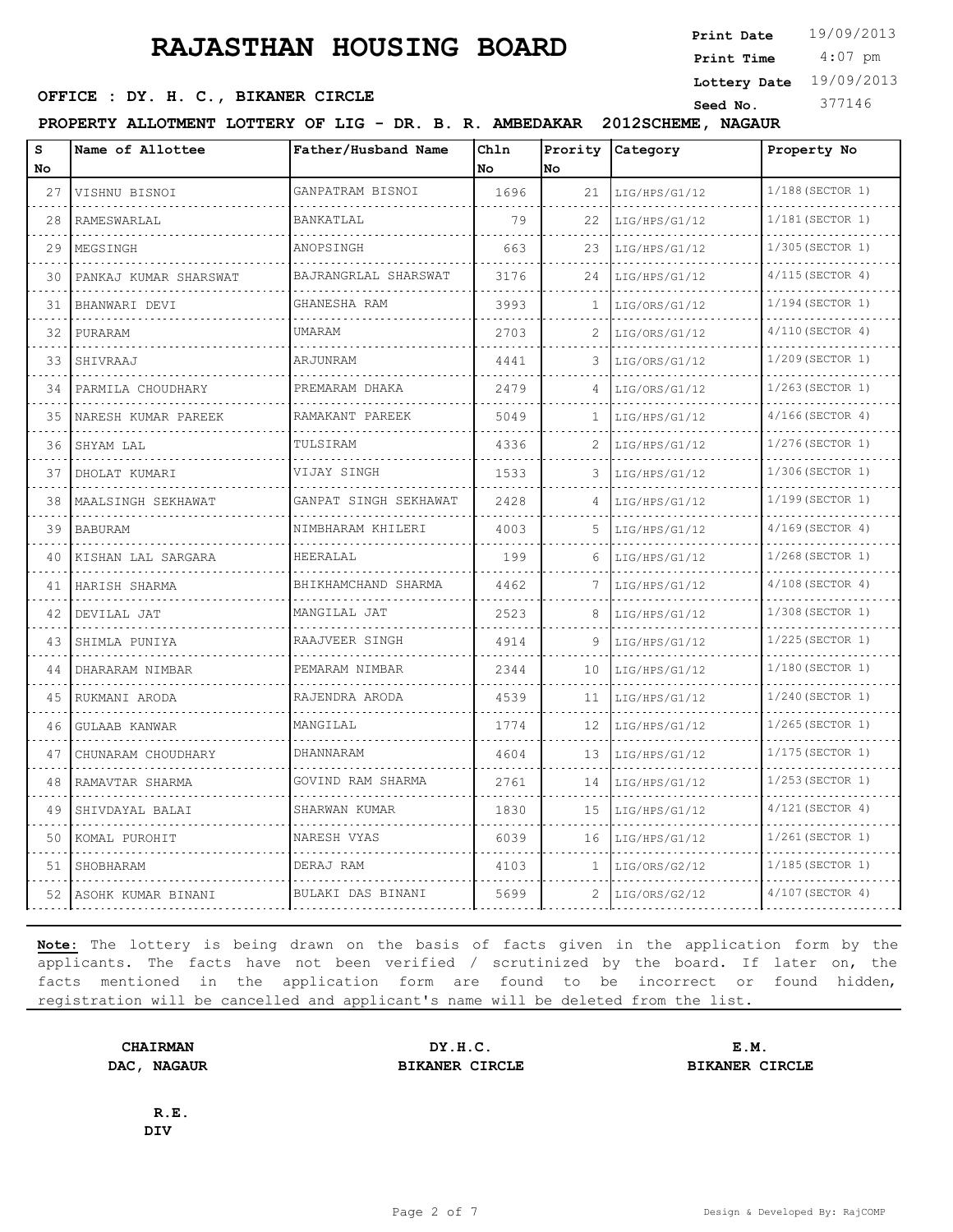4:07 pm **Print Date**  $19/09/2013$ **Print Time**

**Lottery Date** 19/09/2013

## **SEED OFFICE : DY. H. C., BIKANER CIRCLE** Seed No. 377146

**PROPERTY ALLOTMENT LOTTERY OF LIG - DR. B. R. AMBEDAKAR 2012SCHEME, NAGAUR**

| S<br>No | Name of Allottee     | Father/Husband Name    | Chln<br>No | Prority<br>No | Category      | Property No           |
|---------|----------------------|------------------------|------------|---------------|---------------|-----------------------|
| 53      | MUKESH KUMAR YADAV   | HARINARAYAN YADAV      | 6158       | 3             | LIG/ORS/G2/12 | 1/293 (SECTOR 1)<br>. |
| .<br>54 | RAKESH SHAHI         | PREMSAGAR SHAHI        | 2685       | 4             | LIG/ORS/G2/12 | 1/299 (SECTOR 1)      |
| 55      | YAS KUMAR            | DURGASHANKAR           | 3554       | 5             | LIG/ORS/G2/12 | $4/118$ (SECTOR 4)    |
| 56      | VIMLESH KUMAR JAIN   | PADAM CHAND JAIN<br>.  | 3754       | 7             | LIG/ORS/G2/12 | 1/179 (SECTOR 1)      |
| 57      | GHANPATRAM           | GHORDHAN RAM JAT<br>.  | 1339       | 8             | LIG/ORS/G2/12 | 4/131(SECTOR 4)       |
| 58      | SHANTI LAL SHRIMALI  | TULSIPARSAD SHRIMALI   | 5227       | 9             | LIG/ORS/G2/12 | 4/120(SECTOR 4)       |
| 59      | PANKAJ               | RAMDEV GHADIYA LOHAR   | 1377       | 11            | LIG/ORS/G2/12 | 1/223 (SECTOR 1)      |
| 60      | NANDLAL CHAWALA      | NOTAN DAS              | 6171       | 12            | LIG/ORS/G2/12 | 1/208 (SECTOR 1)      |
| 61      | HARIOM               | TUDARAM                | 6177       | 13            | LIG/ORS/G2/12 | 1/231 (SECTOR 1)      |
| 62      | ANJU AGRAWAL         | GHANSHYAM AGRAWAL<br>. | 5237       | 14            | LIG/ORS/G2/12 | 1/195 (SECTOR 1)      |
| 63      | MAHENDRA SINGH       | SHIMBHU SINGH          | 5090       | 15            | LIG/ORS/G2/12 | 1/198 (SECTOR 1)      |
| 64      | BHADUR SINGH         | SHANKAR LAL            | 2535       | 16            | LIG/ORS/G2/12 | 4/130 (SECTOR 4)      |
| 65      | LOVELI SINGH         | RAJSINGH               | 174        | 17            | LIG/ORS/G2/12 | 1/249(SECTOR 1)       |
| 66      | RASIM SINGH          | RAJSINGH               | 6252       | 18            | LIG/ORS/G2/12 | 1/191 (SECTOR 1)      |
| 67      | RAJKUMAR             | BARMMDATT SHARMA       | 2596       | 19            | LIG/ORS/G2/12 | 1/285(SECTOR 1)       |
| 68      | RUPINDRA SINGH       | HARNEK SINGH           | 3061       | 20            | LIG/ORS/G2/12 | 1/219 (SECTOR 1)      |
| 69      | SURESH BAGWAAN       | PARASMAL               | 6156       | 21            | LIG/ORS/G2/12 | 1/182(SECTOR 1)       |
| 70      | TANVEER AHMAD        | JAMEEL AHMAD           | 731        | 22            | LIG/ORS/G2/12 | 1/277 (SECTOR 1)      |
| 71      | ANIL KUMAR           | RELUMAL                | 3580       | 23            | LIG/ORS/G2/12 | 1/257 (SECTOR 1)      |
| 72      | TULSI                | GANPAT RAM INNANIYA    | 1341       | 24            | LIG/ORS/G2/12 | 1/204(SECTOR 1)       |
| 73      | MOH. AAMEEN          | WALI MOH.              | 3072       | 26            | LIG/ORS/G2/12 | 4/101(SECTOR 4)       |
| 74      | MANJULATA AACHARY    | VIMALRAY AACHARY       | 2836       | 27            | LIG/ORS/G2/12 | $4/132$ (SECTOR 4)    |
| 75      | MARIYAM BEGAM        | MOH. ASLAM             | 5698       | 28            | LIG/ORS/G2/12 | 1/255 (SECTOR 1)      |
| 76      | AANAD KUMAR          | JAYPRAKASH SAIN        | 215        | 29            | LIG/ORS/G2/12 | 1/186(SECTOR 1)       |
| 77      | CHANDRAKANTA AGRAWAL | GAJADHAR AGRAWAL       | 4636       | 30            | LIG/ORS/G2/12 | $1/214$ (SECTOR 1)    |
| 78      | TANJEEM AHMAD        | MAKBUL AHMAD           | 4385       | 32            | LIG/ORS/G2/12 | 1/176(SECTOR 1)       |

**Note:** The lottery is being drawn on the basis of facts given in the application form by the applicants. The facts have not been verified / scrutinized by the board. If later on, the facts mentioned in the application form are found to be incorrect or found hidden, registration will be cancelled and applicant's name will be deleted from the list.

**CHAIRMAN DY.H.C. E.M. DAC, NAGAUR BIKANER CIRCLE BIKANER CIRCLE**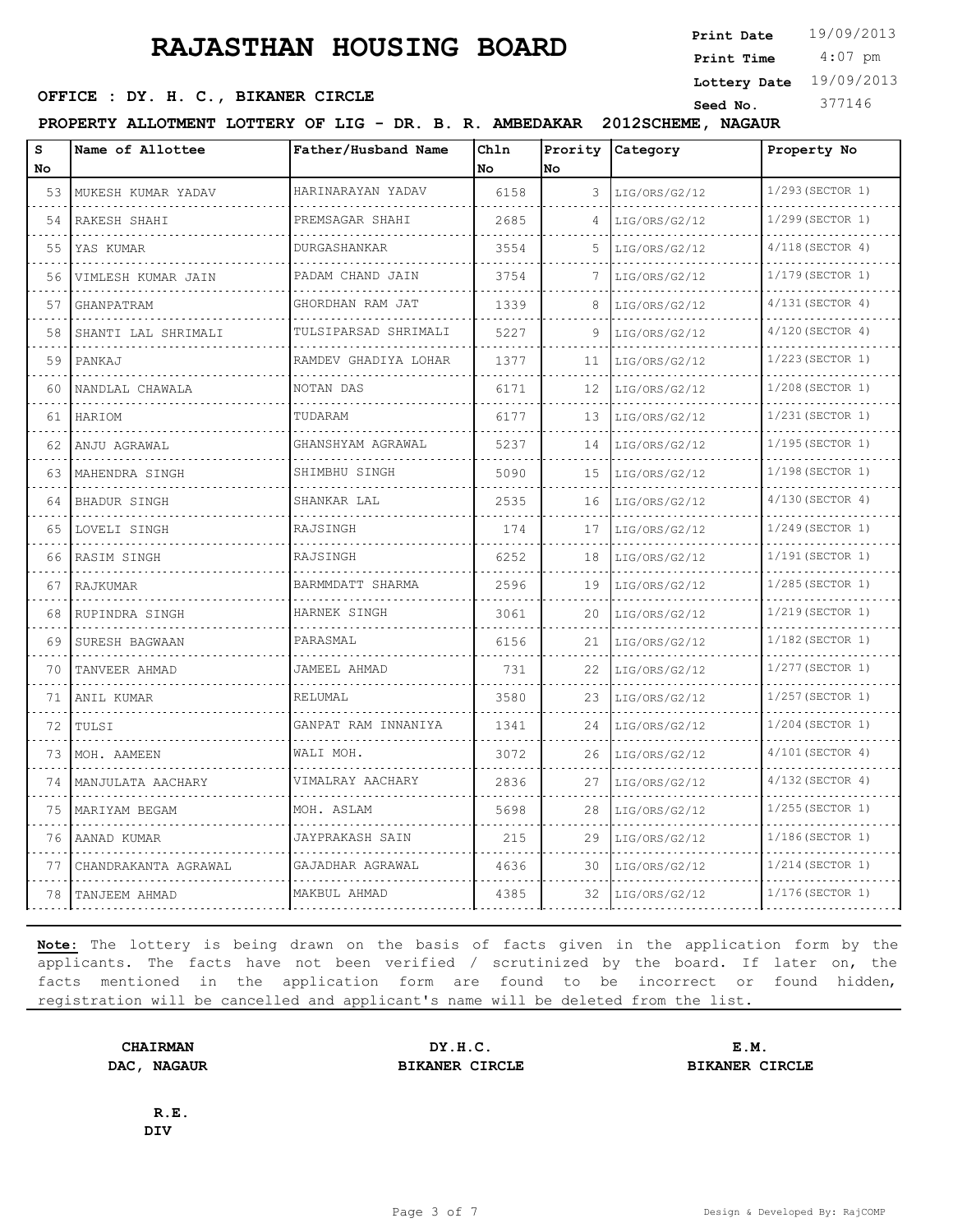4:07 pm **Print Date**  $19/09/2013$ **Print Time**

**Lottery Date** 19/09/2013

## **SEED OFFICE : DY. H. C., BIKANER CIRCLE** Seed No. 377146

**PROPERTY ALLOTMENT LOTTERY OF LIG - DR. B. R. AMBEDAKAR 2012SCHEME, NAGAUR**

| s<br><b>No</b> | Name of Allottee      | Father/Husband Name | Chln<br>No. | Prority<br>No | Category      | Property No        |
|----------------|-----------------------|---------------------|-------------|---------------|---------------|--------------------|
| 79             | AMJAD KHAN            | <b>JAHUR AHMAD</b>  | 3837        | 33            | LIG/ORS/G2/12 | 1/303 (SECTOR 1)   |
| 80             | SANGEETA              | GOPALRAM            | 4956        | 34            | LIG/ORS/G2/12 | 1/187(SECTOR 1)    |
| 81             | SUGNADEVI             | RAMKELASH KHOJA     | 4440        | 35            | LIG/ORS/G2/12 | 1/222 (SECTOR 1)   |
| 82             | MOH.AASIB             | SHRAFAT ALI         | 2933        | 36            | LIG/ORS/G2/12 | 1/260 (SECTOR 1)   |
| 83             | <b>BALJEET SINGH</b>  | JASWANT SINGH       | 3063        | 37            | LIG/ORS/G2/12 | $4/137$ (SECTOR 4) |
| 84             | AMIT BOHRA            | JUGAL KISHORE BOHRA | 1187        | 38            | LIG/ORS/G2/12 | 1/242 (SECTOR 1)   |
| 85             | <b>RENU</b>           | SUDHEER KUMAR VYAS  | 2835        | 39            | LIG/ORS/G2/12 | 1/282 (SECTOR 1)   |
| 86             | KARTAAR KAUR          | HAOIOAT SINGH       | 3057        | 40            | LIG/ORS/G2/12 | 4/112 (SECTOR 4)   |
| 87             | SHARWAN KUMAR         | RAJENDRA KUMAR      | 2445        | 41            | LIG/ORS/G2/12 | $4/128$ (SECTOR 4) |
| 88             | KRISHNA DEVI BODA     | OMPRAKASH BODA      | 3172        | 1.            | LIG/HPS/G2/12 | 1/271(SECTOR 1)    |
| 89             | DHANNARAM             | KISHAN SAAD         | 1192        | 2             | LIG/HPS/G2/12 | 1/309 (SECTOR 1)   |
| 90             | MADANLAL CHOUDHARY    | LALURAM CHOUDHARY   | 6037        | 3             | LIG/HPS/G2/12 | 1/206(SECTOR 1)    |
| 91             | SAGEER ALAM           | NUR ALAM ANSARI     | 1172        | 4             | LIG/HPS/G2/12 | $4/105$ (SECTOR 4) |
| 92             | ARJUNRAM              | AADURAM             | 5801        | 5.            | LIG/HPS/G2/12 | 1/201 (SECTOR 1)   |
| 93             | SANGEETA              | NARPATRAM           | 1667        | 6             | LIG/HPS/G2/12 | 4/102 (SECTOR 4)   |
| 94             | MOHAN RAM             | MAGHARAM            | 5628        |               | LIG/HPS/G2/12 | 1/301 (SECTOR 1)   |
| 95             | VIMLA                 | RAMNIWAS JAT        | 4906        | 8             | LIG/HPS/G2/12 | 1/296(SECTOR 1)    |
| 96             | PRIYANKA GUPTA        | DHURENDRA KUMAR     | 4701        | 9             | LIG/HPS/G2/12 | 1/292 (SECTOR 1)   |
| 97             | MONU                  | SURENDRA INANIYA    | 6036        | 10            | LIG/HPS/G2/12 | 1/274 (SECTOR 1)   |
| 98             | SANDEEP LATA          | TARACHAND LATA      | 5041        | 11            | LIG/HPS/G2/12 | 1/290 (SECTOR 1)   |
| 99             | ARCHNA PRAJAPAT       | SURJARAM PRAJAT     | 690         | 12            | LIG/HPS/G2/12 | 4/127(SECTOR 4)    |
| 100            | SHANTI DEVI           | NARENDRA RAHAR      | 193         | 13            | LIG/HPS/G2/12 | 4/109 (SECTOR 4)   |
| 101            | ASHOK BISNOI          | SHAIRAM BISNOI      | 6167        | 14            | LIG/HPS/G2/12 | 1/302 (SECTOR 1)   |
| 102            | BHINVRAAJ             | SATYANARAYAN        | 5369        | 16            | LIG/HPS/G2/12 | 1/287(SECTOR 1)    |
| 103            | RAJENDRA KUMAR TIWARI | OMPRAKASH TIWARI    | 3142        | 17            | LIG/HPS/G2/12 | 1/212 (SECTOR 1)   |
| 104            | MADAN LAL             | SATYANARAYAN VYAS   | 575         | 18            | LIG/HPS/G2/12 | $4/157$ (SECTOR 4) |

**Note:** The lottery is being drawn on the basis of facts given in the application form by the applicants. The facts have not been verified / scrutinized by the board. If later on, the facts mentioned in the application form are found to be incorrect or found hidden, registration will be cancelled and applicant's name will be deleted from the list.

**CHAIRMAN DY.H.C. E.M. DAC, NAGAUR BIKANER CIRCLE BIKANER CIRCLE**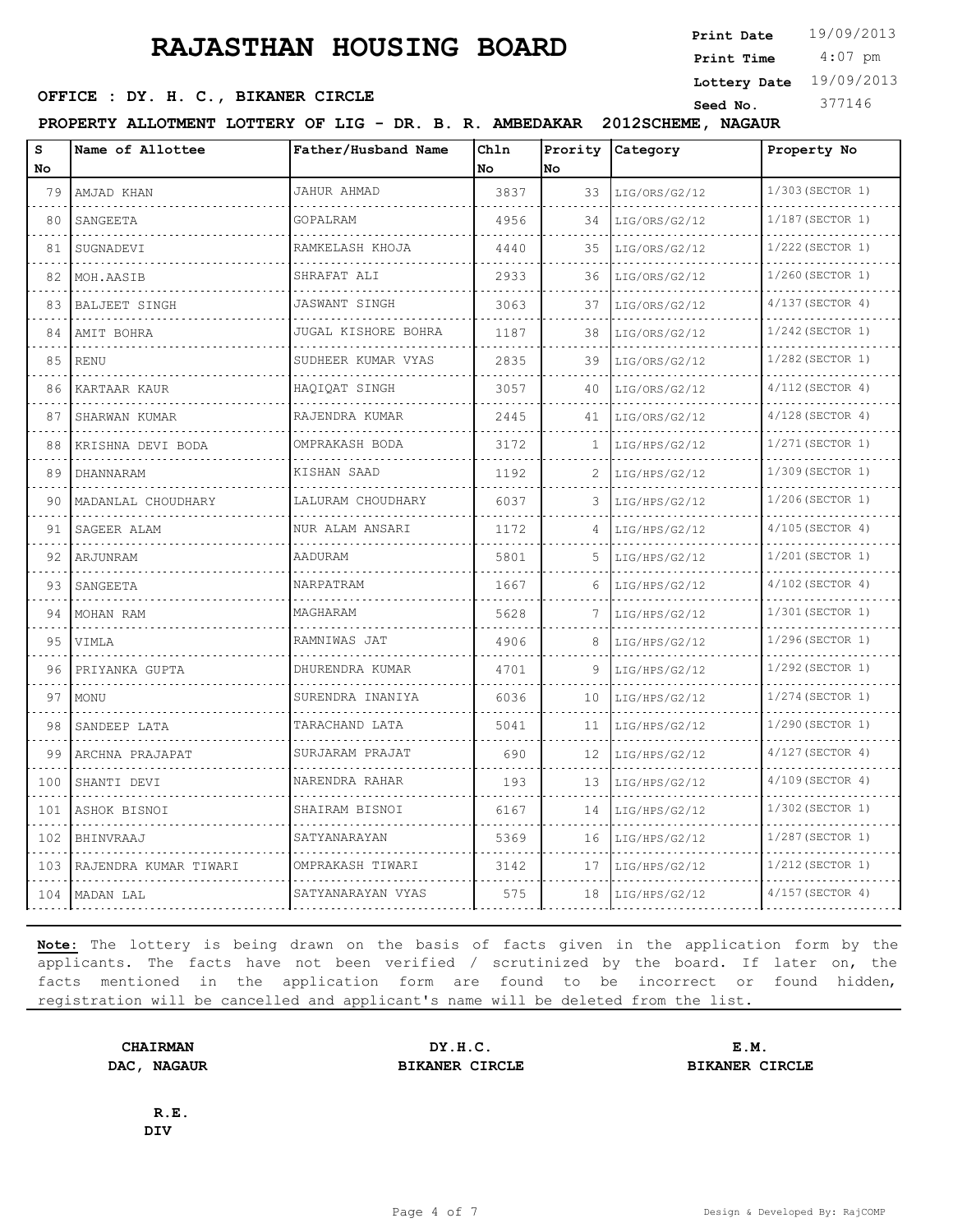4:07 pm **Print Date**  $19/09/2013$ **Print Time**

**Lottery Date** 19/09/2013

## **SEED OFFICE : DY. H. C., BIKANER CIRCLE** Seed No. 377146

**PROPERTY ALLOTMENT LOTTERY OF LIG - DR. B. R. AMBEDAKAR 2012SCHEME, NAGAUR**

| s<br>No                     | Name of Allottee       | Father/Husband Name     | Chln<br>No | Prority<br>No | Category      | Property No             |
|-----------------------------|------------------------|-------------------------|------------|---------------|---------------|-------------------------|
| 105                         | BHANWAR KANWAR         | DEEP SINGH              | 161        | 19            | LIG/HPS/G2/12 | 1/266(SECTOR 1)         |
| 106                         | DILEEP SINGH           | SHIV SINGH              | 5988       | 20            | LIG/HPS/G2/12 | 1/294 (SECTOR 1)        |
| 107                         | RAJENDRA KUMAR SONI    | GHULAAB CHAND SONI      | 4724       | 21            | LIG/HPS/G2/12 | 1/243(SECTOR 1)         |
| 108                         | ARUN                   | RAMNIWAS                | 6035       | 22            | LIG/HPS/G2/12 | 1/304 (SECTOR 1)        |
| .<br>109                    | MAHENDRA KUMAR         | BALKISHAN               | 5723       | 23            | LIG/HPS/G2/12 | $4/136$ (SECTOR 4)      |
| 110                         | <b>RAMDEEN</b>         | MALARAM BISNOI          | 5351       | 24            | LIG/HPS/G2/12 | 1/254 (SECTOR 1)        |
| 111                         | VIMLESH AGRAWAAL       | MOHAN LAL AGRAWAAL      | 2159       | 25            | LIG/HPS/G2/12 | 1/252(SECTOR 1)         |
| .<br>112                    | SUKHDEV SINGH          | SHIV PRATAP DAAN        | 2920       | .<br>26       | LIG/HPS/G2/12 | $4/160$ (SECTOR 4)      |
| 113                         | MAHIPAL                | BHANWARLAL              | 6709       | 27            | LIG/HPS/G2/12 | 1/298 (SECTOR 1)        |
| 114                         | NIHARIKA               | SHIVDAAN TAK            | 4935       | 28            | LIG/HPS/G2/12 | 1/280(SECTOR 1)         |
| .<br>115                    | CHANDRA KUMAR SHARMA   | .<br>MADAN GOPAL SHARMA | 5537       | 29            | LIG/HPS/G2/12 | .<br>$4/113$ (SECTOR 4) |
| .<br>116                    | ANISHA                 | MOH. RAFIO              | 3928       | 30            | LIG/HPS/G2/12 | $4/134$ (SECTOR 4)      |
| 117                         | DEERAJ VASINAV         | JAGDISH PRASAD VASINAV  | 4170       | 31            | LIG/HPS/G2/12 | $4/126$ (SECTOR 4)      |
| .<br>118                    | RAMNIWAS               | BHAGIRATH RAM           | 5847       | 32            | LIG/HPS/G2/12 | $1/278$ (SECTOR 1)      |
| .<br>119                    | SARFUDEEN              | AHMAD DEEN              | 1772       | 33            | LIG/HPS/G2/12 | 1/210 (SECTOR 1)        |
| 120                         | OM PRAKASH             | ANDARAM                 | 6128       | 34            | LIG/HPS/G2/12 | $4/123$ (SECTOR 4)      |
| .<br>121                    | SANTOSH CHAND JAIN     | PADAM CHAND JAIN        | 3748       | 35            | LIG/HPS/G2/12 | .<br>1/233 (SECTOR 1)   |
| 122                         | PREMARAM               | KHINYARAM LAKHARA       | 5523       | 36            | LIG/HPS/G2/12 | $1/246$ (SECTOR 1)      |
| 123                         | RUPADEVI MHAHESWARI    | BHANWAR LAL             | 474        | 37            | LIG/HPS/G2/12 | 1/197 (SECTOR 1)        |
| $\sim$ $\sim$ $\sim$<br>124 | KARMA                  | RAMLAL                  | 3926       | 38            | LIG/HPS/G2/12 | 1/279 (SECTOR 1)        |
| 125                         | SEYAD MOHMMAD ISMAIL   | MOH. FARUO              | 936        | 39            | LIG/HPS/G2/12 | 1/235 (SECTOR 1)        |
| 126                         | <b>RAMDEV</b>          | JAYRAM                  | 4325       | 40            | LIG/HPS/G2/12 | 1/295 (SECTOR 1)        |
| $\sim$ 4 $\sim$<br>127      | DINESH KUMAR OJHA      | BHANWAR LAL OJHA        | 2073       | 41            | LIG/HPS/G2/12 | $1/184$ (SECTOR 1)      |
| 128                         | MAHIPAL FARDOHA        | .<br>RAWATRAM FARDOHA   | 5893       | 42            | LIG/HPS/G2/12 | $4/158$ (SECTOR 4)      |
| 129                         | PUJA MHAHESWARI        | SEETA RAM MHAHESWARI    | 695        | 43            | LIG/HPS/G2/12 | 1/264 (SECTOR 1)        |
| 130                         | SANTOSH NARAYAN SHARMA | DHAULAL SHARMA          | 2454       | 44            | LIG/HPS/G2/12 | $1/248$ (SECTOR 1)      |

**Note:** The lottery is being drawn on the basis of facts given in the application form by the applicants. The facts have not been verified / scrutinized by the board. If later on, the facts mentioned in the application form are found to be incorrect or found hidden, registration will be cancelled and applicant's name will be deleted from the list.

**CHAIRMAN DY.H.C. E.M. DAC, NAGAUR BIKANER CIRCLE BIKANER CIRCLE**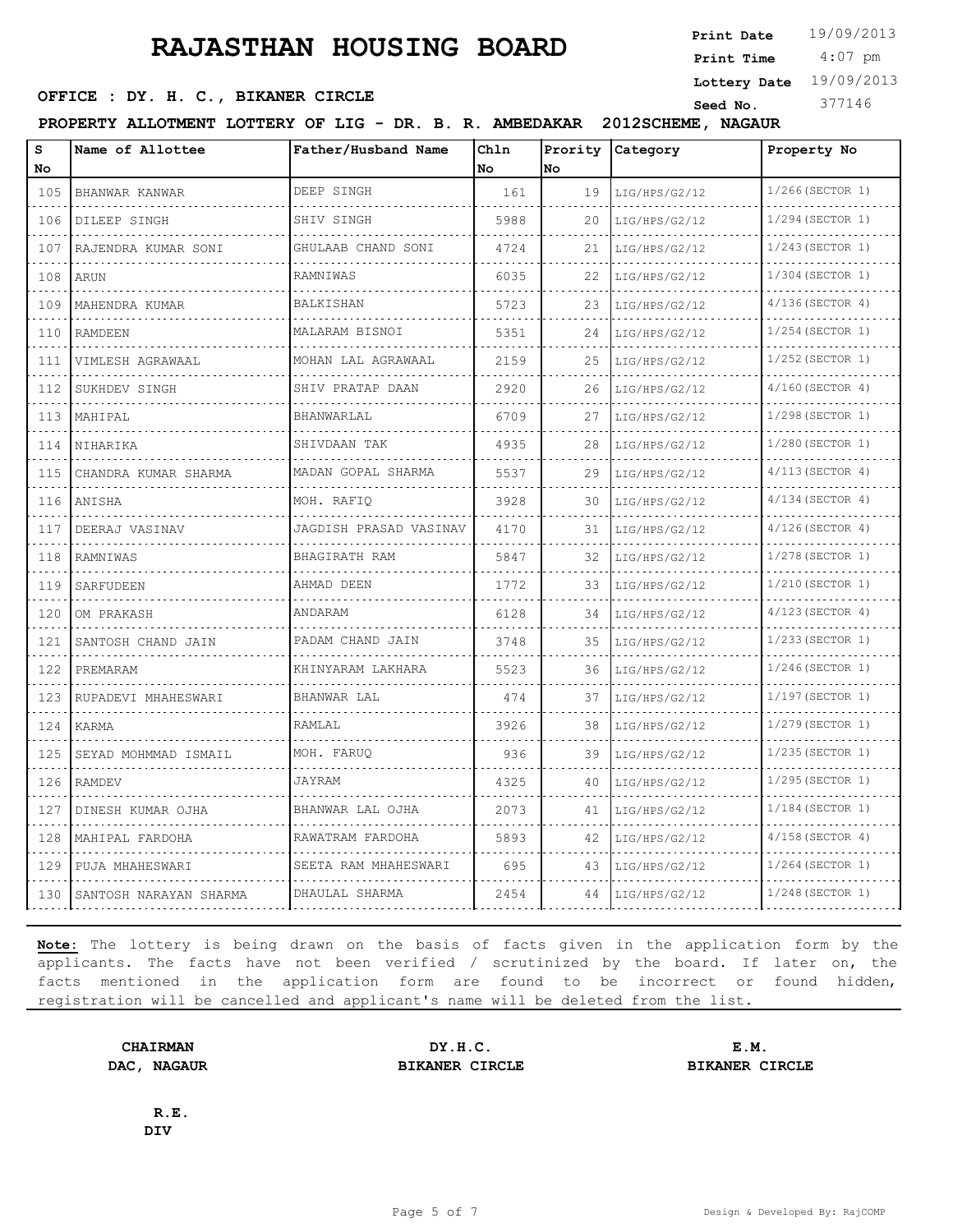4:07 pm **Print Date**  $19/09/2013$ **Print Time**

**Lottery Date** 19/09/2013

## **SEED OFFICE : DY. H. C., BIKANER CIRCLE** Seed No. 377146

**PROPERTY ALLOTMENT LOTTERY OF LIG - DR. B. R. AMBEDAKAR 2012SCHEME, NAGAUR**

| s<br>No | Name of Allottee    | Father/Husband Name                         | Chln<br>No | Prority<br>No | Category      | Property No        |
|---------|---------------------|---------------------------------------------|------------|---------------|---------------|--------------------|
| 131     | PARDEEP KUMAR       | MAGHARAM GODARA<br><u>o dio dio dio dio</u> | 91         | 45            | LIG/HPS/G2/12 | 1/213 (SECTOR 1)   |
| 132     | JAYA SWAMI          | SHIVRATAN SWAMI                             | 5332       | 46            | LIG/HPS/G2/12 | $1/245$ (SECTOR 1) |
| 133     | RAMPARSAD           | BHAGHIRATH                                  | 1060       | 47            | LIG/HPS/G2/12 | 1/238 (SECTOR 1)   |
| 134     | SUMAN KANWAR        | RAJU SINGH                                  | 10077      | 48            | LIG/HPS/G2/12 | 1/228 (SECTOR 1)   |
| 135     | .<br>PURNIMA SONI   | RAVI KUMAR SONI                             | 3547       | 49            | LIG/HPS/G2/12 | 1/267(SECTOR 1)    |
| 136     | SAREETA             | PANKAJ KUMAR                                | 875        | 4             | LIG/ORS/G4/12 | 1/196(SECTOR 1)    |
| 137     | GOPAL MHAWAR        | BHNTARAM                                    | 2555       | 8             | LIG/ORS/G4/12 | 1/174 (SECTOR 1)   |
| 138     | SHOBHNA             | SATYANARAYAN                                | 1022       | 9             | LIG/ORS/G4/12 | $1/178$ (SECTOR 1) |
| 139     | MEERA               | GOKULCHAND                                  | 4093       | 1             | LIG/HPS/G4/12 | 1/300 (SECTOR 1)   |
| 140     | REKHA SAMARYA       | RAMNIWAS                                    | 3447       | 2             | LIG/HPS/G4/12 | 1/211 (SECTOR 1)   |
| 141     | ANIL KUMAR SHANKHLA | RAMKISHORE SHANKHLA                         | 1285       | 3             | LIG/HPS/G4/12 | 1/275 (SECTOR 1)   |
| 142     | KAMLESH KALAWAT     | PREMCHAND KALAWAT                           | 5286       | 4             | LIG/HPS/G4/12 | 1/227 (SECTOR 1)   |
| 143     | SUNIL               | MAHAVEER PRASAD                             | 362        | 5             | LIG/HPS/G4/12 | $4/133$ (SECTOR 4) |
| 144     | MANJU DEVI          | TARACHAND                                   | 2076       | 6             | LIG/HPS/G4/12 | 1/286(SECTOR 1)    |
| 145     | ALKA                | SHSHIKANT JAWA                              | 2758       | 7             | LIG/HPS/G4/12 | $1/283$ (SECTOR 1) |
| 146     | MAHENDRA KUMAR      | CHTURBUJ                                    | 3561       | 8             | LIG/HPS/G4/12 | 1/215 (SECTOR 1)   |
| 147     | IGYARSHI DEVI       | SHANKARLAL                                  | 504        | 9             | LIG/HPS/G4/12 | $4/122$ (SECTOR 4) |
| 148     | PAWAN KUMAR         | SHARWANLAL                                  | 5921       | 10            | LIG/HPS/G4/12 | $1/183$ (SECTOR 1) |
| 149     | NEMICHAND MORYA     | KEWALRAM MORYA                              | 749        | 11            | LIG/HPS/G4/12 | 1/273 (SECTOR 1)   |
| 150     | LAXMI               | GHORDHANRAM                                 | 3922       | 12            | LIG/HPS/G4/12 | 1/297 (SECTOR 1)   |
| 151     | PANKAJ REGAR        | SEETARAM                                    | 4631       | 13            | LIG/HPS/G4/12 | $1/288$ (SECTOR 1) |
| 152     | BHUVNESWAR          | SEETARAM                                    | 2401       | 14            | LIG/HPS/G4/12 | 1/205(SECTOR 1)    |
| 153     | MILAAPCHAND         | GULAABCHAND                                 | 985        | 15            | LIG/HPS/G4/12 | $1/216$ (SECTOR 1) |
| 154     | <b>BHERURAM</b>     | MOTARAM                                     | 1630       | 16            | LIG/HPS/G4/12 | $1/269$ (SECTOR 1) |
| 155     | HEMANT KUMAR        | BABULAL                                     | 279        | 17            | LIG/HPS/G4/12 | 1/258 (SECTOR 1)   |
| 156     | MANGILAL            | LIKHMARAM                                   | 1573       | 18            | LIG/HPS/G4/12 | 1/234 (SECTOR 1)   |

**Note:** The lottery is being drawn on the basis of facts given in the application form by the applicants. The facts have not been verified / scrutinized by the board. If later on, the facts mentioned in the application form are found to be incorrect or found hidden, registration will be cancelled and applicant's name will be deleted from the list.

**CHAIRMAN DY.H.C. E.M. DAC, NAGAUR BIKANER CIRCLE BIKANER CIRCLE**